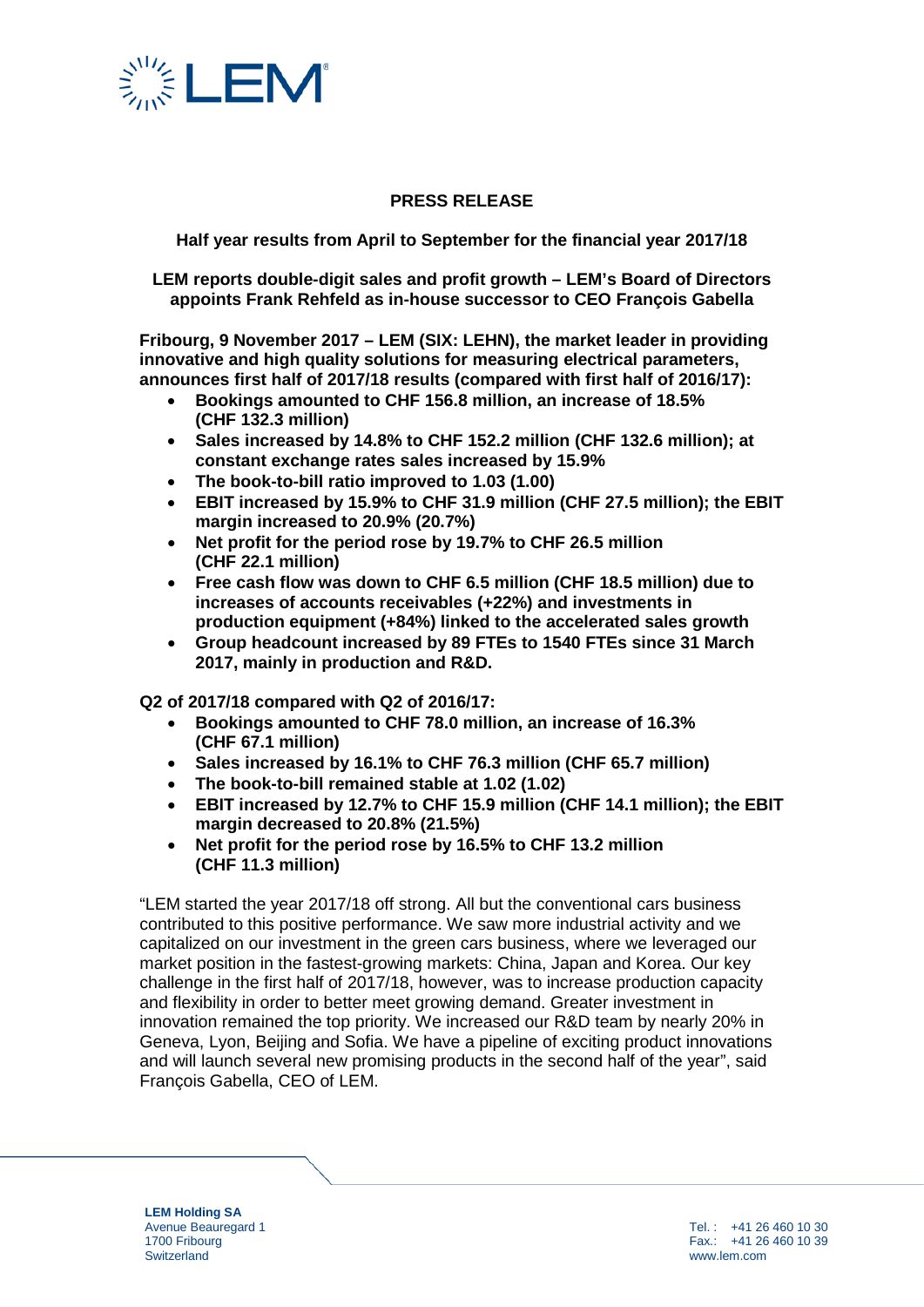

### **Industry segment: growth momentum across all businesses**

First-half sales in the Industry segment totaled CHF 123.7 million, up 15.6% on the same period a year earlier. At constant exchange rates, sales increased by 16.6%. The positive economic environment provided a tailwind for all Industry businesses. Sales grew by 28% in China, by 13% in Asia excluding China and by 12% in Europe. Sales performance in North America was mixed (-2%) due to strong drives business but waning renewables business in the US.

First-half EBIT increased, from CHF 21.0 million in 2016/17 to CHF 25.9 million in 2017/18.

- Sales in the drives & welding business grew by 9% compared with the first half of 2016/17. LEM achieved higher sales in all regions, while gaining some market share. Sales growth in China was strongest. Here LEM identified high demand in automation industries; this also helped the Japanese automation industry.
- Sales in the renewable energies & power supplies business increased by 25% on the first six months of 2016/17. Growth was driven by continuing demand from solar energy in China and Europe. Overall, LEM won market share.
- Some short-term projects supported LEM's traction business, which grew by 23%. The Company achieved strong sales with energy metering, trackside applications and retrofit orders in Europe and India as well as light rail and subway projects in China. The market share remained stable.
- Sales in the project-driven high-precision business were up by 3%. Activity in China slowed, with no repeat of last year's HVDC projects. The test & measurement market picked up, mainly driven by higher demand in the automotive industry. LEM's market share remained stable.

**Automotive segment: green cars business exceeds conventional cars business** In the first half of 2017/18, sales in the Automotive segment totaled CHF 28.5 million, representing an increase of 11.3%. At constant exchange rates, sales increased by 13.2%. Sales growth was driven by the green cars business in China, Japan and Korea. Sales in the green cars business exceeded sales in the conventional cars business for the first time in Q2 2017/18. Competition is intensifying as higher market volumes attract new players from all corners of the car industry. LEM increased its marketing and sales capacities worldwide and participated in three trade fairs in order to develop the Group's market presence in the global car industry.

The EBIT in the Automotive segment reached CHF 5.9 million, down 8.5% on the exceptionally high EBIT in the first half of 2016/17.

Sales in the green cars business climbed by 63% on the previous year. The Asian electric vehicle market is growing fast. New market entrants are driving the development, but LEM also sees a strong commitment to developing new electric or hybrid-electric vehicle platforms from large car manufacturers around the globe.

**LEM Holding SA** Avenue Beauregard 1 1700 Fribourg **Switzerland** 

Tel. : +41 26 460 10 30 Fax.: +41 26 460 10 39 www.lem.com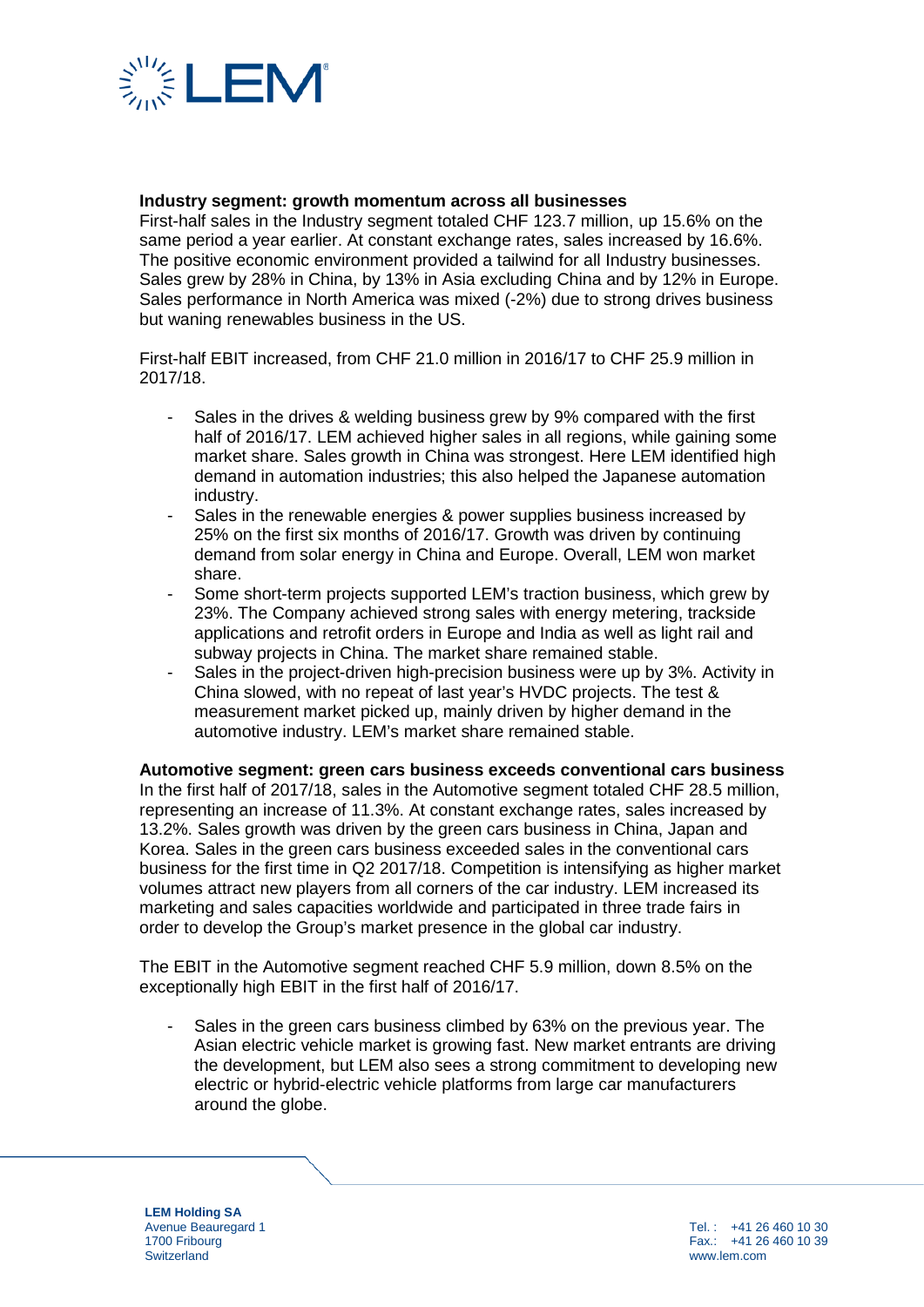

- In the conventional cars business, sales decreased as expected by 18%. LEM experienced a weaker US market due to low US vehicle sales and the ongoing technological shift.

#### **LEM announces CEO succession plan**

After eight successful years at the helm of the Company, François Gabella has decided to retire from the operational role at LEM. Consistent with its long-term planning, LEM's Board of Directors has appointed Frank Rehfeld, Senior Vice President Industry, as CEO of LEM Holding SA. Frank Rehfeld will take over from François Gabella at the start of the financial year 2018/19 (1 April 2018). His broad experience as well as his personality and the seamless transition will assure the continuation of LEM's strong executive leadership and the strategy of profitable growth. The Board of Directors has initiated a search for the successor to lead LEM's Industry segment.

Frank Rehfeld (49) joined LEM on 1 January 2016 to head the Company's Industry segment. In this position, he has been advancing technology leadership, driving growth and addressing new market segments. Starting his career in R&D and sales in Body Electronics at Siemens VDO Germany, he subsequently held multiple leadership positions in China at Siemens VDO, Hella as well as Brose. Frank Rehfeld holds a Master degree in Electrical Engineering from University of Erlangen-Nürnberg and is a German national.

"Since 2010, François Gabella has been successfully leading the Company and achieved a phase of profitable growth and shareholder value creation", said Andreas Hürlimann, Chairman of LEM's Board of Directors. "This accomplishment was driven by Mr. Gabella's focused internationalization of the Group, the implementation of a strong organization and his priority on innovation. The Board of Directors gratefully emphasizes his outstanding achievements throughout the years of his mandate", concludes Andreas Hürlimann.

LEM's Board of Directors will propose Mr. Gabella to be elected new Board member at the next Annual General Meeting on 28 June 2018 to benefit from his know-how and industry insights.

#### **Outlook**

Management sees LEM's Industry businesses supported by the positive global economic environment. The green cars business is set to remain strong, but volatile development is to be expected as this business is mainly relying on government policies.

Seasonality will affect sales in LEM's third financial quarter in Europe (Christmas season) and in the fourth financial quarter in China (Chinese New Year). For the full financial year 2017/18, LEM forecasts sales of around CHF 290 million compared with CHF 264.5 million for full-year 2016/17. LEM expects the EBIT margin to remain above 20%.

**LEM Holding SA** Avenue Beauregard 1 1700 Fribourg **Switzerland** 

Tel. : +41 26 460 10 30 Fax.: +41 26 460 10 39 www.lem.com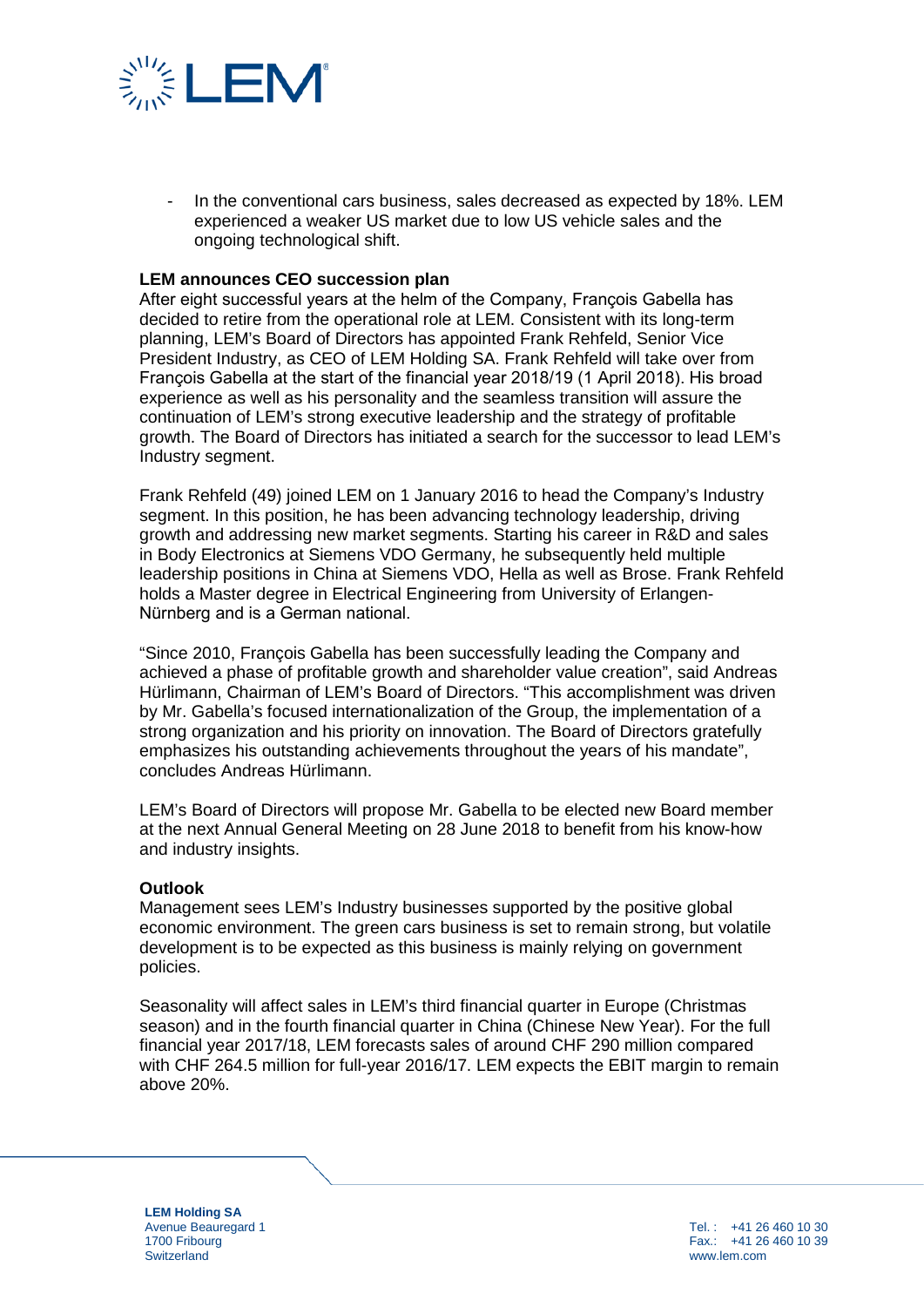

### **Media, investors and analyst conference call and webcast**

Andreas Hürlimann, Chairman of the Board of Directors, François Gabella, CEO, and Andrea Borla, CFO, will provide a detailed presentation of the half year results today at 10:00 CET at a media, investors and analyst conference call.

Dial in details are:<br>+41 (0)58 310 50 00 Switzerland & Europe +44 (0)203 059 58 62 UK +1 (1)631 570 56 13 USA

The conference call will simultaneously be webcast. Please follow the instructions in the following link: <http://services.choruscall.eu/links/lem171109.html> The link to the webcast and the presentation slides are available on the LEM website [\(www.lem.com\)](http://www.lem.com/), where the webcast will later be archived.

#### **Detailed information on the half year 2017/18 results and half-year report**

The complete half-year report 2017/18 in accordance with IAS 34 (interim financial reporting) is available on www.lem.com>Investor Relations>Financial Reports.

#### **Financial calendar**

*The financial year runs from 1 April to 31 March*

| 8 February 2018 | Third quarter results 2017/18                                  |
|-----------------|----------------------------------------------------------------|
| 23 May 2018     | Year-end results 2017/18                                       |
| 28 June 2018    | Annual General Meeting of Shareholders for the year<br>2017/18 |
| 3 July 2018     | Dividend ex-date                                               |
| 5 July 2018     | Dividend payment date                                          |

#### **LEM – At the heart of power electronics**

LEM is the market leader in providing innovative and high quality solutions for measuring electrical parameters. Its core products - current and voltage transducers are used in a broad range of applications in drives & welding, renewable energies & power supplies, traction, high precision, conventional and green cars businesses. LEM's strategy is to exploit the intrinsic strengths of its core business, and to develop opportunities in existing and new markets with new applications. LEM is a mid-size, global company with approximately 1'540 employees worldwide. It has production plants in Beijing (China), Geneva (Switzerland), Sofia (Bulgaria) and Tokyo (Japan), and a dedicated R&D Center in Lyon (France). With regional sales offices near its customers' locations, the Company is able to offer a seamless service around the globe. LEM has been listed on the SIX Swiss Exchange since 1986; the company's ticker symbol is LEHN.

[www.lem.com](http://www.lem.com/)

#### **For further information please contact**

Andrea Borla (CFO) Phone: +41 22 706 1250 Email: [investor@lem.com](mailto:investor@lem.com)

**LEM Holding SA** Avenue Beauregard 1 1700 Fribourg **Switzerland**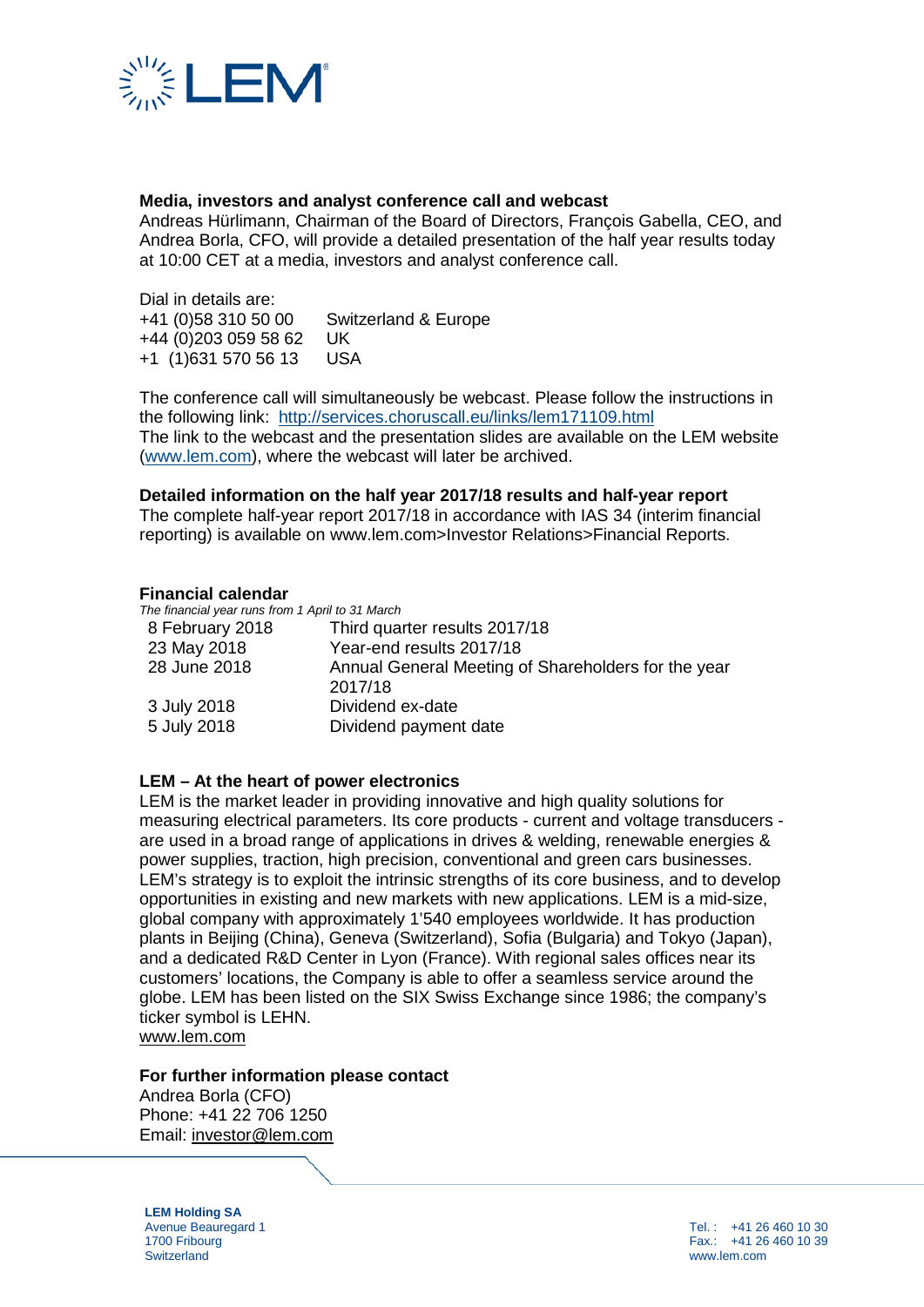

# **Appendix:**

# **Key figures**

| In CHF millions    | 2016/17 |      |                | 2017/18 |      | Change         |              |          |
|--------------------|---------|------|----------------|---------|------|----------------|--------------|----------|
|                    |         |      |                |         |      |                |              |          |
| Orders received    | Q1      | Q2   | Q <sub>3</sub> | Q4      | Q1   | Q2             | $Q2$ to $Q2$ | Q2 to Q1 |
| Industry segment   | 52.7    | 53.5 | 55.4           | 58.1    | 63.9 | 58.7           | $+9.6%$      | $-8.2%$  |
| Automotive segment | 12.5    | 13.6 | 12.3           | 13.0    | 14.8 | 19.4           | $+42.2%$     | $+30.7%$ |
| <b>Total LEM</b>   | 65.2    | 67.1 | 67.7           | 71.2    | 78.8 | 78.0           | $+16.3%$     | $-0.9%$  |
|                    |         |      |                |         |      |                |              |          |
| Book-to-bill ratio | Q1      | Q2   | Q <sub>3</sub> | Q4      | Q1   | Q2             | $Q2$ to $Q2$ | Q2 to Q1 |
| Industry segment   | 0.96    | 1.03 | 1.06           | 1.06    | 1.02 | 0.96           | $-6.5%$      | $-5.9%$  |
| Automotive segment | 1.05    | 1.00 | 0.97           | 1.09    | 1.11 | 1.27           | $+27.4%$     | $+14.2%$ |
| <b>Total LEM</b>   | 0.97    | 1.02 | 1.04           | 1.07    | 1.04 | 1.02           | $+0.1%$      | $-1.4%$  |
|                    |         |      |                |         |      |                |              |          |
| <b>Sales</b>       | Q1      | Q2   | Q <sub>3</sub> | Q4      | Q1   | Q2             | $Q2$ to $Q2$ | Q2 to Q1 |
| Industry segment   | 54.9    | 52.1 | 52.5           | 54.8    | 62.6 | 61.1           | $+17.3%$     | $-2.4%$  |
| Automotive segment | 12.0    | 13.6 | 12.6           | 12.0    | 13.3 | 15.2           | $+11.6%$     | $+14.4%$ |
| <b>Total LEM</b>   | 66.9    | 65.7 | 65.1           | 66.8    | 75.9 | 76.3           | $+16.1%$     | $+0.5%$  |
|                    |         |      |                |         |      |                |              |          |
| <b>EBIT</b>        | Q1      | Q2   | Q <sub>3</sub> | Q4      | Q1   | Q <sub>2</sub> | $Q2$ to $Q2$ | Q2 to Q1 |
| Industry segment   | 10.6    | 10.4 | 11.4           | 11.5    | 13.3 | 12.6           | $+21.6%$     | $-5.4%$  |
| Automotive segment | 2.8     | 3.7  | 2.7            | 2.6     | 2.7  | 3.3            | $-12.1%$     | $+23.8%$ |
| <b>Total LEM</b>   | 13.4    | 14.1 | 14.1           | 14.1    | 16.0 | 15.9           | $+12.7%$     | $-0.5%$  |